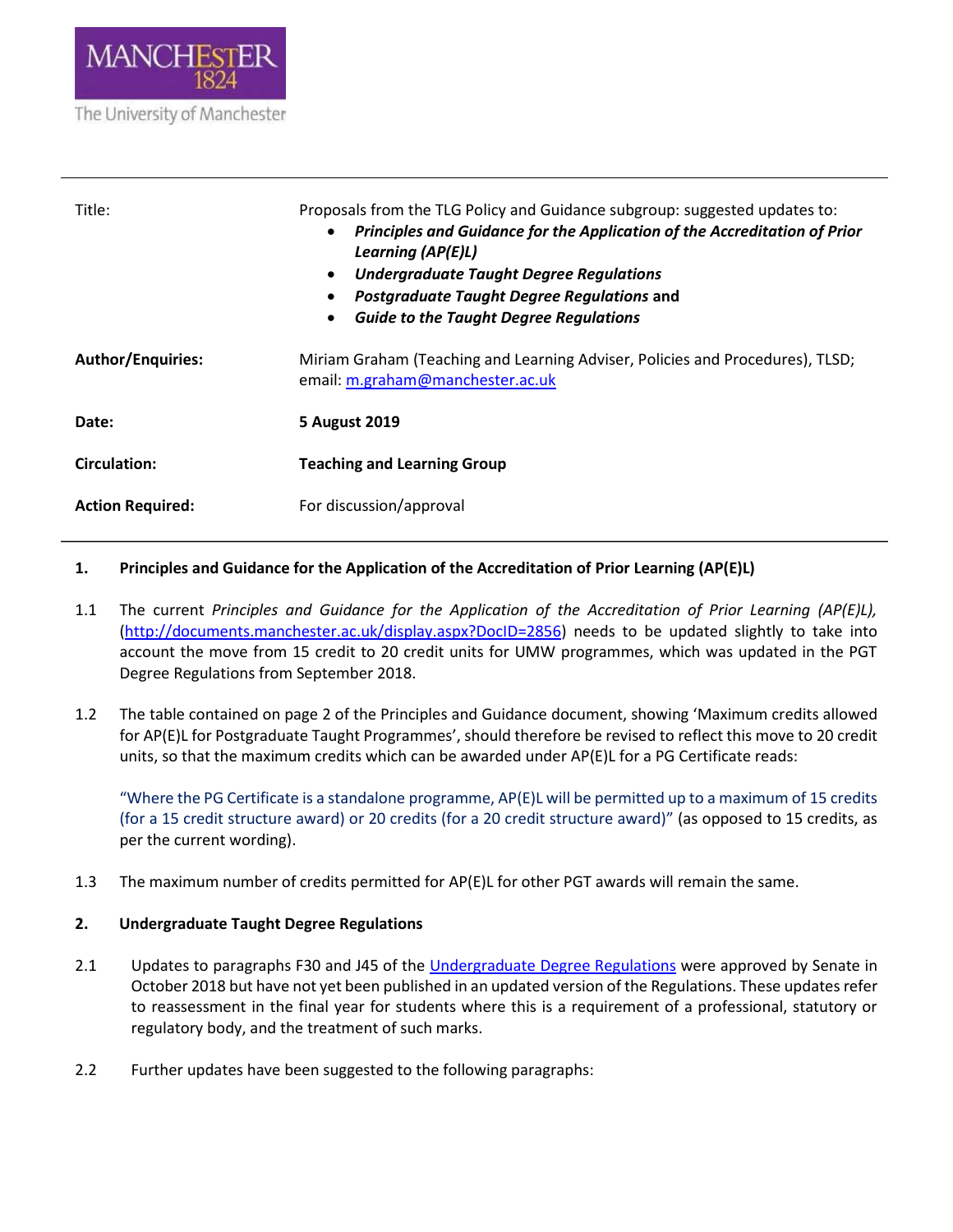2.3 Paragraph J48 – the addition of the word "across" to the following sentence, to confirm that special compensation may be awarded for up to 40 credits *across* l*evels 6 or 7* of an Integrated Masters, and not 40 credits at both levels:

"When considering classifications for classes  $1<sup>st</sup>$ , 2:1 or 2:2, an Examination Board may award special compensation\* for up to 40 credits at level 6 of a Bachelors degree programme or *across* levels 6 or 7 of an Integrated Masters, for any failed unit, providing they meet the following criteria:

- Has passed at least 80 credits at the level of the award."
- 2.4 Paragraph J49 similar to the above, the addition of the word "across" to be added in relation to up to 60 credits being permitted for special compensation across levels 6 or 7 of an Integrated Masters, but a student's classification would be reduced in this situation:

"When considering classifications for classes  $1<sup>st</sup>$ , 2:1 or 2:2, an Examination Board may award special compensation for up to 60 credits at level 6 of a Bachelors degree programme or *across* levels 6 or 7 of an Integrated Masters, for any failed unit, providing they meet the following criteria:

- Has passed at least 60 credits at the level of the award. However, there is a penalty applied due to the failure of more than 40 and up to 60 credits and the student will have the classification reduced to the classification below that which would have been awarded on the basis of the weighted average for the programme."
- 2.5 In "Appendix A: Undergraduate Classification Scheme", following discussion with staff working on the Student Lifecycle Project, it is proposed that a footnote is added to the section on 'Consideration of Bachelor Degree students within the boundary zone by mark distribution', as follows:

"2/3 of the credits\* taken in the awarding academic year are equal to/higher than the final award (for example, if the student is in the boundary between a 2:1 and a first, 2/3 of the credits must be at 70% or higher to fulfill this criteria and award the students a first class degree). The 2/3 credit may include credit at level 5 or 6.)"

"\*Excluding AP(E)L and non-numeric pass/fail units; where there are AP(E)L or non-numeric pass/fail courses, mark distribution should be calculated based on 2/3 of the remaining credits."

- 2.6 Similar to the above, the same footnote is suggested to be added to the section on 'Consideration of Integrated Masters students within the boundary zone by mark distribution'.
- 2.7 In the final section on "Stage 2: Classification Review and Viva Voce", it is proposed that all references to vivas are removed from the Regulations, as they should now no longer be a standard part of assessment and most areas of the University have now moved away from them.

### **3. Postgraduate Taught Degree Regulations**

3.1 To tie in with the move towards 20 credit PGT units for UMW programmes, a suggested additional line has been added to paragraph C6 of th[e Postgraduate Taught Degree Regulations](http://documents.manchester.ac.uk/display.aspx?DocID=29208) as follows:

"Where the Postgraduate Certificate is a standalone programme, AP(E)L will be permitted up to a maximum of 15 credits *if the award is based on a 15 credit structure, and a maximum of 20 credits if the award is based on a 20 credit structure.* Where the Postgraduate Diploma is a standalone programme, AP(E)L will be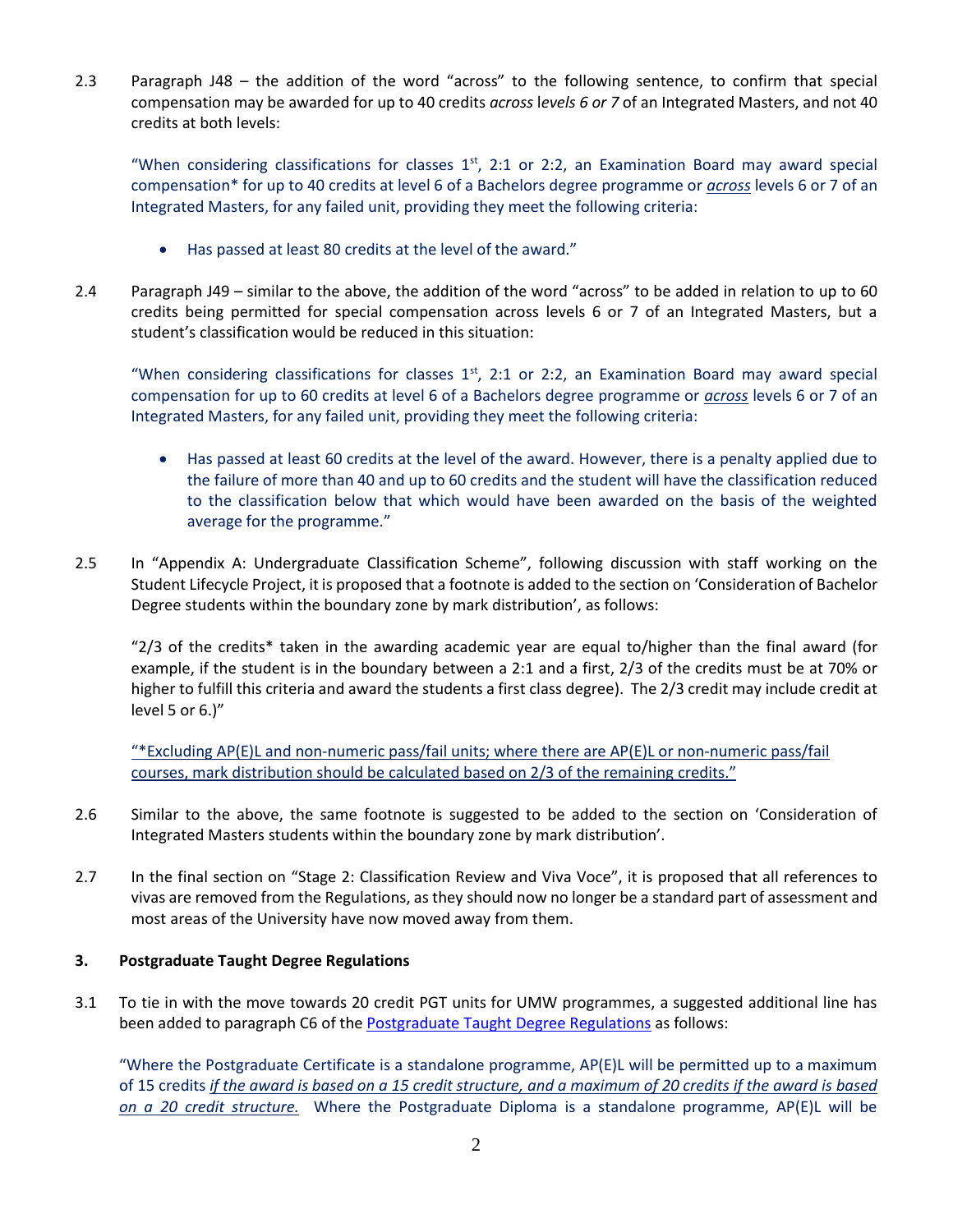permitted for up to a maximum of 45 credits. For a Masters award, the maximum amount of credits which can be permitted for AP(E)L is 60."

3.2 An additional section entitled "E Compensation and Reassessment maximums" has been inserted before the sections on Compensation and Reassessment to pull together details of the maximum number of credits that can be used for compensation and reassessment, rather than these being included and duplicated in both sections. The new section E, which also includes a new final paragraph to clarify the maximum credit allowances for compensation and reassessment on MRes programmes, reads as follows:

# "E14 Postgraduate programmes can be compensated *up to 40 credits for PG Diploma/Masters and 20 credits for a PG Certificate (see also E16, below).*

E15 Postgraduate programmes can be referred *in up to half of the taught credits (see also E16, below)***;** this includes credits on a PG Certificate or PG Diploma award. Students may also resubmit the dissertation (or equivalent, see G28) on one occasion, subject to the mark restrictions set out in G29. *The number of credits referred and those compensated cannot exceed half the taught credits in total.*

E16 The total number of credits allowable for referral for a PG Diploma/Masters is 60, of which 40 can be compensated. For a PG Certificate, the total number of credits allowable for referral is 30 credits, of which 20 can be compensated.

E17 For MRes programmes (with 90 credits of taught content and 90 credits dissertation) the total number of credits allowable for referral and compensation combined is 45."

- 3.3 As a result of the above change, the section on Compensation becomes section F and the section on Reassessment becomes section G, with subsequent section numbers also increasing in line by one letter.
- 3.4 Similar to the revision in the Undergraduate Degree Regulations, above, it is proposed that a new footnote is added to Appendix A: Postgraduate Degree Classification Scheme following discussion with staff working on the Student Lifecycle Project:

"Excluding AP(E)L and non-numeric pass/fail units; where there are AP(E)L or non-numeric pass/fail courses, mark distribution should be calculated based on 2/3 of the remaining credits."

3.5 Again in Appendix A: Postgraduate Degree Classification Scheme, it is proposed that the wording "120 out of 180 credits" is replaced with "2/3 of the credits":

"After allowances have been made for mitigating circumstances, a student whose total mark at the first assessment is within the boundary zone specified above, must be awarded the higher degree classification as long as both the following criteria are satisfied (see also notes on AP(E)L):

- For the award of distinction, all course units must have been passed at the first attempt without any compensation.
- 120 out of 180 *2/3 of the* credits are equal to/ or higher than the final award."
- 3.5 Similar wording is proposed to the section in Appendix A for cases where Schools have decided to implement paragraph existing paragraph H35 (now I38 in the updated version):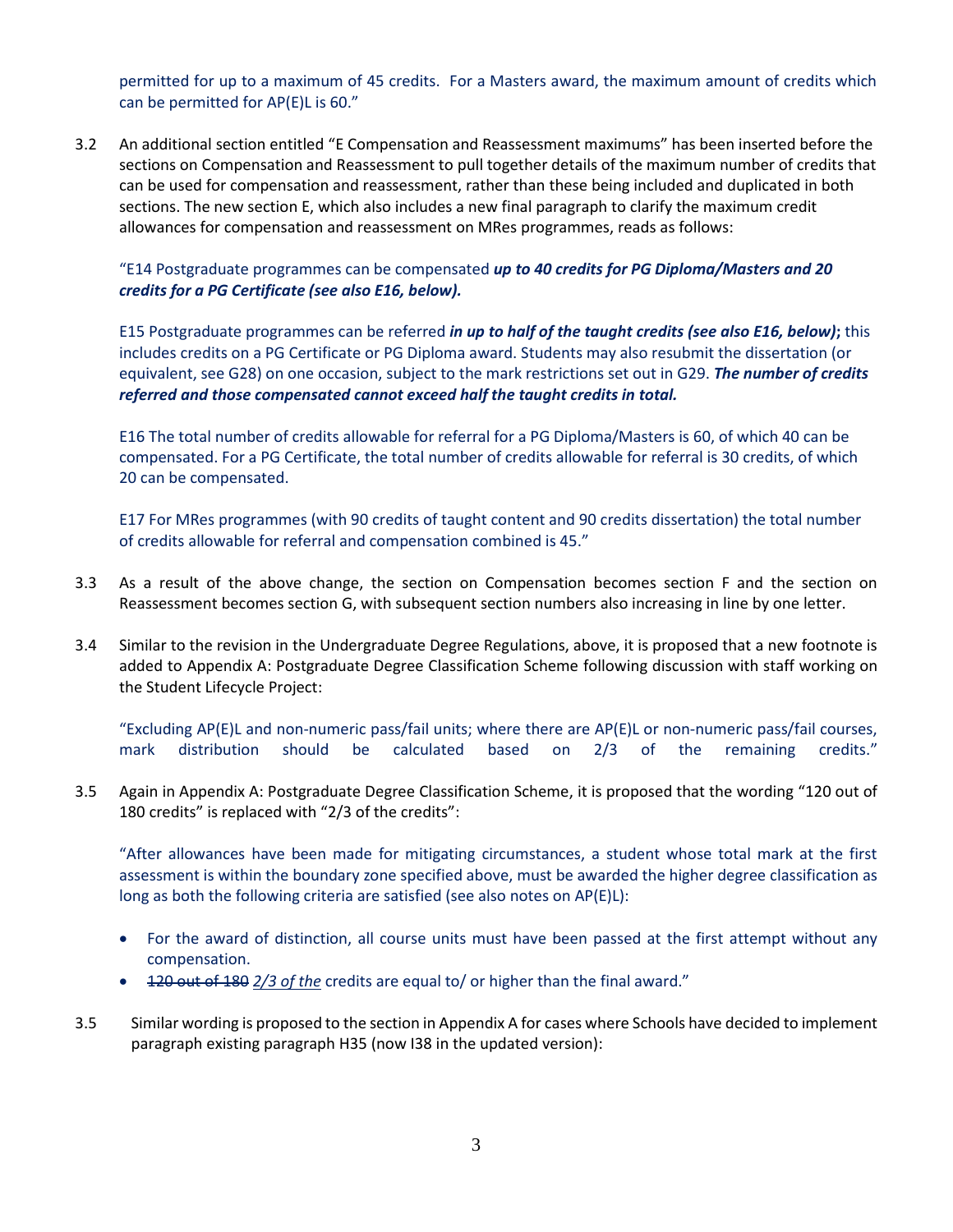"Where Schools have decided to implement paragraph I38, after allowances have been made for mitigating circumstances, decisions at the boundary of a 'Distinction', should be made as long as all the following criteria are satisfied (see also notes on AP(E)L, section C):

- For consideration of a student in the boundary zone for the award of distinction, the student should have passed either the 'taught' **or** 'research' element at the level of a 'distinction' and the other element must be in the boundary zone, as defined in table A1 (see page 8, Stage 1: Classification Thresholds and Boundaries).
- All course units must have been passed at the first attempt without any compensation.
- Either the overall average is equal to or above 70.0; or 120 out of 180 *2/3 of the* credits are equal to or above 70.0."

#### **4. Guide to the Taught Degree Regulations**

- 4.1 Suggested updates have been made to the [Guide to the Taught Degree Regulations,](http://documents.manchester.ac.uk/display.aspx?DocID=13144) mainly in relation to factual/version detail updates and clarification around a few specific points, as follows:
- 4.2 Accreditation of Prior and Experiential Learning (AP(E)L) section (page 7 of the tracked changes version on the [Consultations webpage\)](https://www.staffnet.manchester.ac.uk/tlso/news/consultations/): clarification that AP(E)L can range from 15 credit units for a PG Certificate, if the award is based on a 15 credit structure, and a maximum of 20 credits if the award is based on a 20 credit structure (to reflect the move to 20 credit units for UMW programmes):

"For PGT programmes, paragraph C6 of the PGT Regulations confirms the maximum amount of credits which are permitted for each programme for AP(E)L, ranging from 15 credits for a PG Certificate *(if the award is based on a 15 credit structure, and a maximum of 20 credits if the award is based on a 20 credit structure)* to 60 credits for a Masters award.

4.3 Updating of the number of credits that can be compensated in the section on Postgraduate Compensation (page 9), again to tie in with the move to 20 credit units for UMW programmes, which is already reflected in the PGT Degree Regulations:

"At postgraduate level, students can be compensated for up to  $\frac{30}{20}$  credits for PG Diploma/Masters or  $\frac{45}{20}$ *20* credits for PG certificate."

4.4 The addition of a new footnote in the section on Undergraduate Reassessment (page 10), relating to reassessment not usually being permitted in year 3, but that it is allowed in relation to Integrated Masters programmes:

"Reassessment is not usually allowed in year 3; however, paragraph J47 of the Undergraduate Degree Regulations does allow for it at the discretion of the Examination Board in relation to Integrated Masters programmes."

4.5 An additional sentence is proposed in the section on 'Re-sitting a failed component to meet programme or Professional Body requirements' (page 12) to reflect the updated wording in the UG Degree Regulations, as follows:

"Where a variation to the Degree Regulations has been approved, in cases where an undergraduate student is required to re-sit a failed component of a unit in the final year (even though they may have achieved an average pass mark in the unit) in order to meet the requirements of the programme or of a professional body, *the recording and treatment of such marks must reflect PSRB requirements, be specified clearly by the*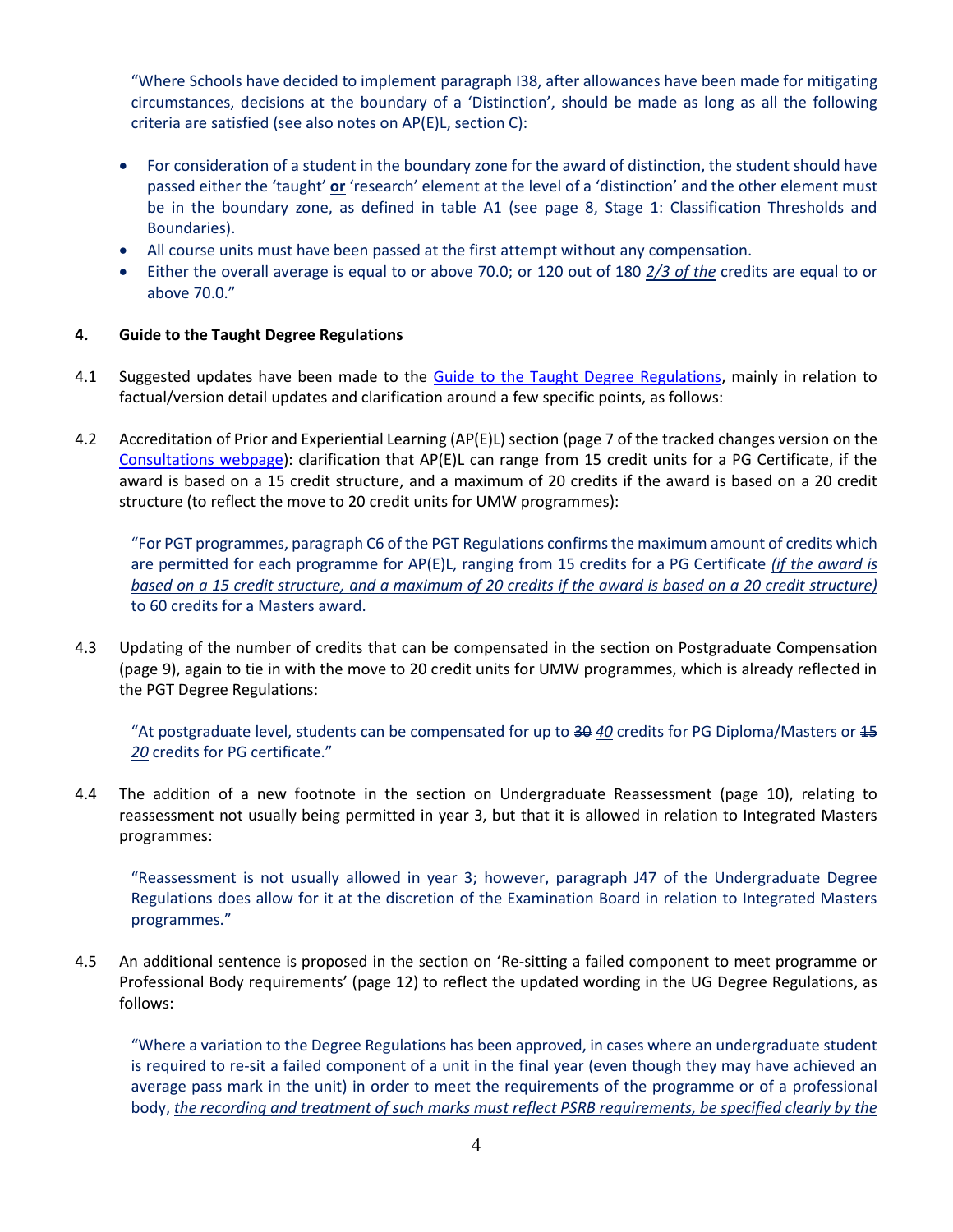*School (in programme handbooks, etc.) and be approved by the Faculty. The expectation is that these marks will be capped at the equivalent of the lowest compensatable mark (30 at Undergraduate level), or as required and agreed by the PSRB and the School/Faculty, to determine the class of degree awarded to the student* the marks will be capped at the pass mark to determine the class of degree awarded to the student."

4.6 An additional line is suggested to the section on 'Repeating the Level/Year (or part of a year)', on page 13, as follows:

"If a student has failed the level/year, the Examination Board can make the decision to permit the student to repeat the year (or part thereof *– this would normally only apply in cases of approved mitigating circumstances – see H38 of the UG Degree Regulations).*"

4.7 An additional sentence is suggested to the section on 'Classification in Postgraduate Taught programmes' on page 14, to tie in with the updates in the PGT Degree Regulations, as follows:

"Students who lie within the pass/merit boundary zone can be considered *can be awarded* the higher award if they have some compensation or resits within their profile, as long as they have achieved at least 420 out of 180 *2/3 of the* credits *(excluding AP(E)L and non-numeric pass/fail units) which are equal to or higher than the final award*."

4.8 Two additional sentences have been added to the section on 'Final Year of an Undergraduate (including Integrated Masters) programme' on page 14 to clarify that up to 40 credits and be awarded across both levels 6 and 7 (not at each level), and up to 60 credits across both levels, with a penalty of reduced classification, as per the amended wording within the UG Degree Regulations.

"Paragraph J48 of the UG Degree Regulations states that students can fail up to 40 credits and be awarded 'special compensation' at Level 6/7, without penalty. To clarify, this is a total of 40 *across both levels*, not 40 at each level.

Paragraph J49 states students can fail up to 60 credits and be awarded 'special compensation', with a penalty of reduced classification. Again, this is a total of 60 across both levels 6 and 7, not 60 at each level."

4.9 In the box on pages 15-16 entitled "Distinguishing between the award of a Third and an Ordinary Degree", the following wording has been added/amended to reflect the updates to the UG Degree Regulations:

"Meet the criteria set at top of page 11 out in the section on 'Consideration of Bachelor Degree students within the boundary zone by mark distribution' of in the UG Degree Regulations (i.e. 2/3 of the credits (excluding AP(E)L and non-numeric pass/fail units)at Level 6taken in the awarding academic year are equal to/higher than the classification threshold of a Third – 40.0)."

- 4.10 In "Appendix A Undergraduate Classification Scheme" (page 17), references to the viva voce have been removed, to reflect the case regarding the updates to the Undergraduate Degree Regulations. The whole section on "Use of Viva Voce for Undergraduate students during Classification Review" (page 19) has also been removed.
- 4.11 Similarly, the references to vivas in "Appendix B Postgraduate Degree Classification Scheme" (page 20) have also been removed.
- 4.12 In "Appendix C Classification Review Guidance" (page 22), the main detail of this guidance has been removed, with just the main principles remaining.